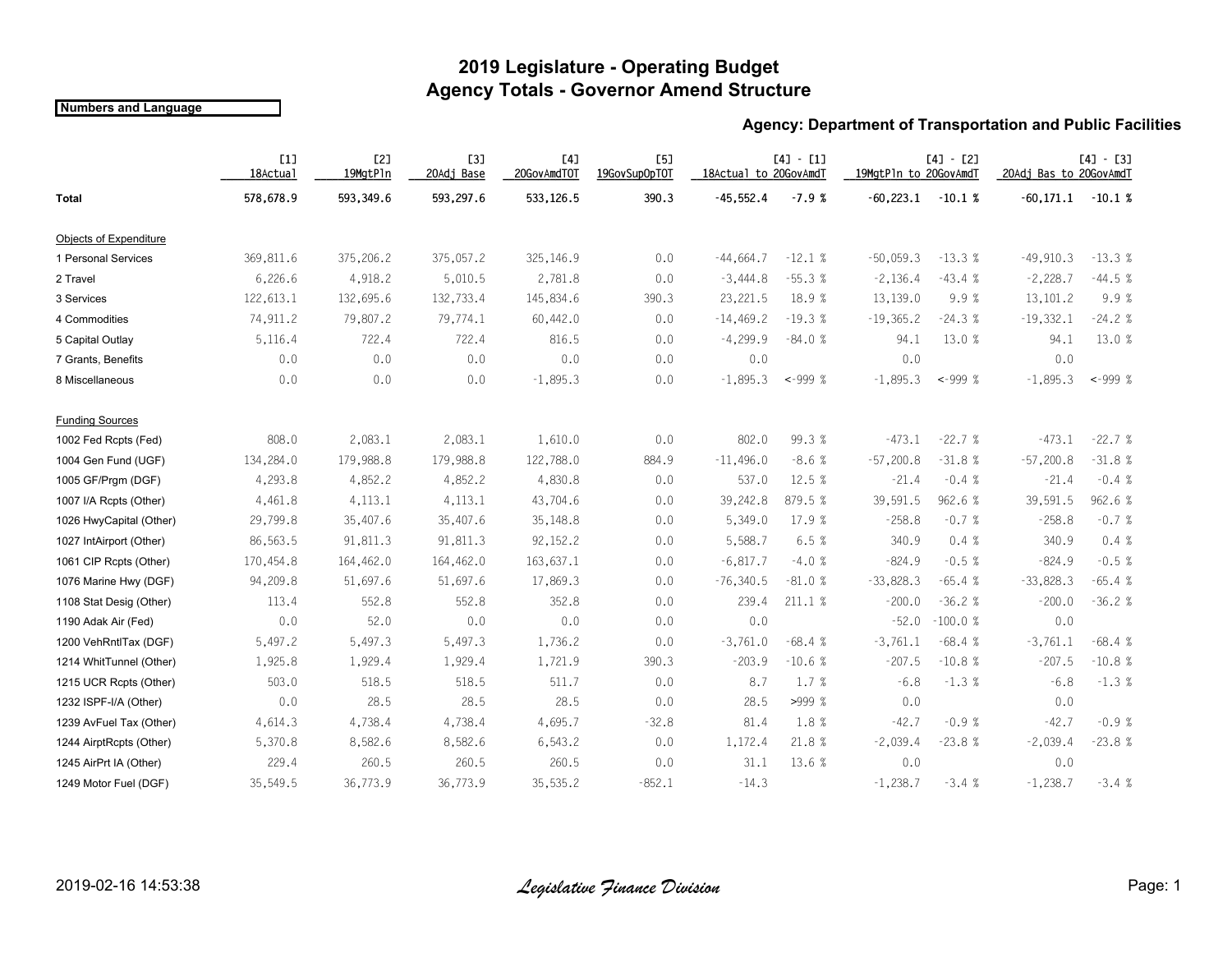## **2019 Legislature - Operating Budget Agency Totals - Governor Amend Structure**

#### **Numbers and Language**

### **Agency: Department of Transportation and Public Facilities**

|                            | [1]<br>18Actual | [2]<br>19MgtPln | <b>[3]</b><br>20Adj Base | [4]<br>20GovAmdT0T | <b>[5]</b><br>19GovSupOpTOT | 18Actual to 20GovAmdT | $[4] - [1]$ | 19MgtPln to 20GovAmdT | [4]<br>$-$ [2] | $[4] - [3]$<br>20Adj Bas to 20GovAmdT |          |
|----------------------------|-----------------|-----------------|--------------------------|--------------------|-----------------------------|-----------------------|-------------|-----------------------|----------------|---------------------------------------|----------|
| Positions                  |                 |                 |                          |                    |                             |                       |             |                       |                |                                       |          |
| Perm Full Time             | 2,894           | 2,924           | 2,916                    | 2,920              | 0                           | 26                    | 0.9%        | $-4$                  | $-0.1%$        | 4                                     | 0.1%     |
| Perm Part Time             | 339             | 331             | 328                      | 328                | $\mathbf{0}$                | $-11$                 | $-3.2%$     | -3                    | $-0.9%$        | 0                                     |          |
| Temporary                  | 130             | 133             | 138                      | 138                | $\mathbf{0}$                | 8                     | 6.2%        | b.                    | 3.8%           | $\mathbf{0}$                          |          |
| <b>Funding Summary</b>     |                 |                 |                          |                    |                             |                       |             |                       |                |                                       |          |
| Unrestricted General (UGF) | 134,284.0       | 179,988.8       | 179,988.8                | 122,788.0          | 884.9                       | $-11,496.0$           | $-8.6%$     | $-57,200.8$           | $-31.8%$       | $-57,200.8$                           | $-31.8%$ |
| Designated General (DGF)   | 139,550.3       | 98,821.0        | 98,821.0                 | 59,971.5           | $-852.1$                    | $-79,578.8$           | $-57.0%$    | $-38,849.5$           | $-39.3%$       | $-38,849.5$                           | $-39.3%$ |
| Other State Funds (Other)  | 304,036.6       | 312,404.7       | 312,404.7                | 348,757.0          | 357.5                       | 44,720.4              | 14.7 %      | 36, 352. 3            | 11.6 %         | 36,352.3                              | 11.6 %   |
| Federal Receipts (Fed)     | 808.0           | 2,135.1         | 2,083.1                  | 1,610.0            | 0.0                         | 802.0                 | 99.3 %      | $-525.1$              | $-24.6%$       | $-473.$                               | $-22.7%$ |